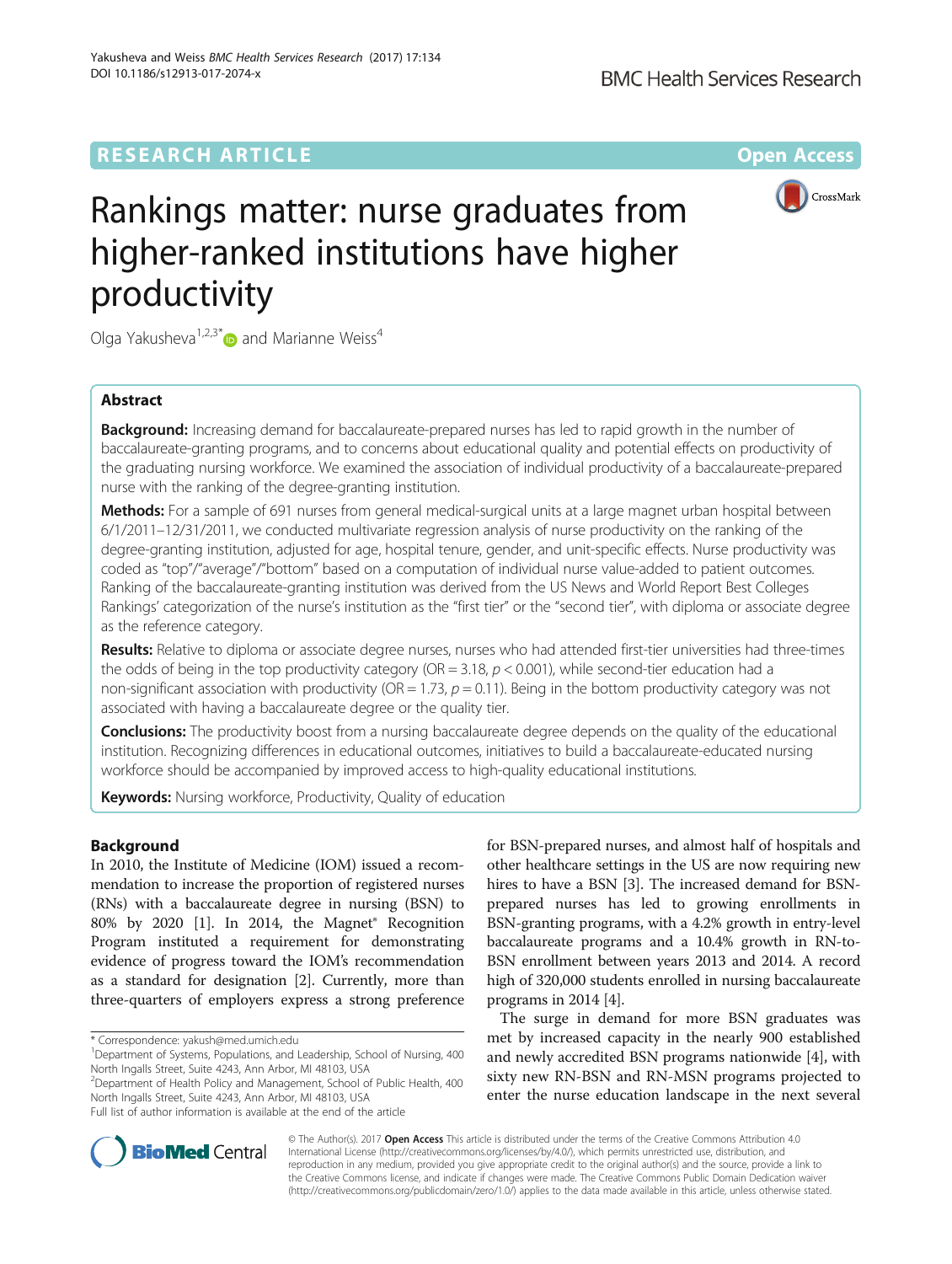years [[5](#page-6-0)]. As an alternative to traditional entry-level BSN programs, over 290 accelerated BSN programs were offering a fast track to a BSN for applicants holding a non-nursing bachelor's degree in 2014 [[4\]](#page-6-0), up 15% from 2012 [\[6](#page-6-0)]. These different degree tracks are offered by a wide range of national and regional educational institutions, with the majority of educational institutions adopting a blended classroom-online instruction format and many programs taught completely online [\[4\]](#page-6-0). A relatively new but quickly expanding segment of the BSN market is community colleges whose number increased over 400% from eight in 2005 to 25 in 2010, with seven states currently allowing community colleges to confer a baccalaureate degree in nursing [[7\]](#page-6-0). The multitude of degree tracks, instructional formats, and degree-granting institution types serves as affirmation of the ability of the education industry to meet the increased demand for Baccalaureate-prepared nurses; however, concerns about impact on the quality of nursing education have also been raised [[8, 9\]](#page-6-0).

Educational quality is determined by a number of factors including faculty resources and learning environment [\[10](#page-6-0)–[16\]](#page-6-0), and it has been linked to higher worker productivity, but not in healthcare [\[13](#page-6-0)–[16\]](#page-6-0). What we do not know is whether the quality of the degree-granting program matters for the nurse's ability to produce desired patient outcomes. A better understanding of the relationship between the quality of nurse education and its potential to boost productivity can inform the design of an optimal policy landscape to support the ongoing transition to a BSN-educated nursing workforce. The aim of our study was to examine whether the productivity boost from a BSN-degree depends of the quality of the degree-granting institution.

## **Methods**

## Conceptual framework

We conceptualize the relationship between nurse productivity and the quality of nursing education using the economic theory of human capital [\[17\]](#page-6-0), nursing intellectual capital theory [[18](#page-6-0)–[20](#page-6-0)], and a theory of job performance and productivity from the field of organizational psychology [[21, 22\]](#page-6-0). Human capital embodies knowledge, skill, and experience attributes of an individual [[17, 20\]](#page-6-0); it is viewed as a foundational antecedent of individual performance, or the capacity of an individual to carry out and accomplish job-related processes or functions [[21, 22\]](#page-6-0). Individual performance, in turn, is a key determinant of individual productivity, or the contribution of an individual to the total economic production of an outcome [\[17](#page-6-0), [21, 22\]](#page-6-0). Applying these concepts to nurses, a nurse's individual performance in processes of care gives rise to individual productivity, the unique contribution of the nurse to outcomes of patients under

the nurse's direct care [[18](#page-6-0), [23](#page-6-0)]. Completion of a baccalaureate program increases the nurse's human capital, thereby raising the nurse's performance (process) and, consequently, productivity (outcome). We conjecture that the quality of the BSN-granting institution is a moderating influence in the relationship between nurse human capital and nurse productivity.

## Nurse contribution to outcomes

We adopt Irvine et al.'s (1998) conceptualization of the contribution of nurses to patient outcomes [\[24](#page-6-0), [25\]](#page-6-0). Irvine and colleagues argue that specific patient outcomes can be attributed to nurses' independent, dependent, and interdependent roles and functions as they collaborate with other clinicians in joint care delivery efforts. Specifically, nurses' independent role functions have a direct impact on clinical outcomes (physiological outcomes and symptom control), functional outcomes (emotional status, cognitive status, mobility), and knowledge of self-care. However, in their dependent and interdependent role functions, nurses can ultimately affect all categories of patient outcomes. For example, while not solely accountable, nurses have a major responsibility in preventing complications (injury or falls, nosocomial infections, pressure ulcers, etc.), because they provide the majority of round-the-clock direct patient care and supervision in acute care [[24, 25\]](#page-6-0).

Building on this model of nursing roles and functions in collaborative care delivery efforts, this manuscript views productivity of an individual nurse as the combined contribution of the nurse's performance in independent, dependent, and interdependent functional roles to the outcomes of patients assigned to the nurse's direct care. The methods used recognize that patient outcome is the result of the contributions of many nurses to a single patient's care. Through linked patient nurse records, the unique productivity contribution of each nurse to total production of patient outcomes can be identified.

## Design

The study was a retrospective secondary data analysis of the moderating effect of the quality of the BSNgranting institution on the association of type of nurse education (BSN or higher, not BSN) with a patient-outcome based measure of performance. We hypothesized that having a BSN increases the odds of high productivity, and that the positive effect would be greater if the BSN was from a higher-ranking institution (Hypothesis 1). Similarly, we hypothesized that having a BSN reduces the odds of low productivity, and that this effect would also be greater if the BSN was from a higher-ranking institution (Hypothesis 2). Nurse education (highest completed degree),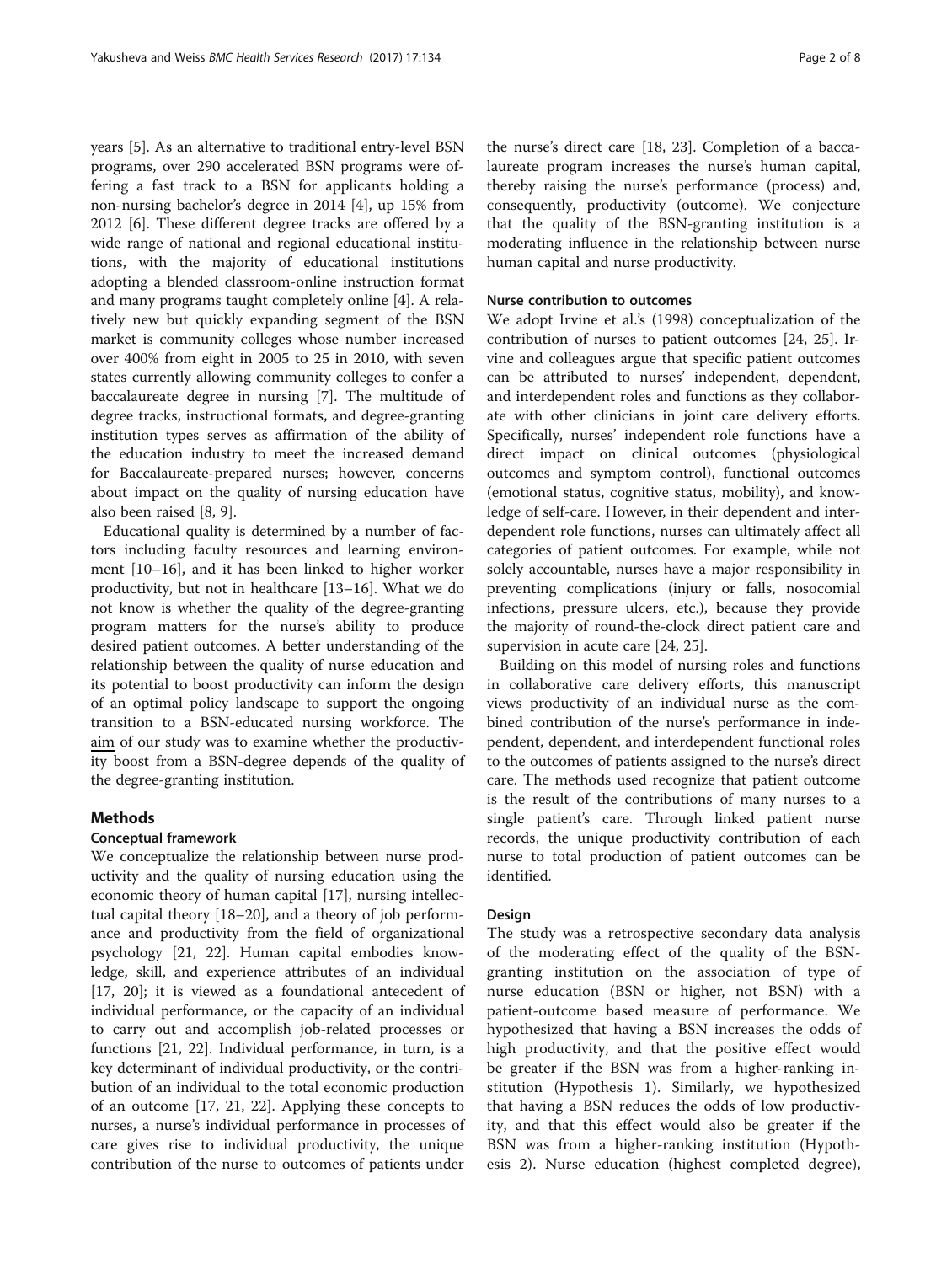the name of the degree-granting institution (for the highest completed degree), and other nurse characteristics (age, gender, experience at the hospital) were obtained from human resource (HR) data. Educational institution rankings were obtained from the U.S. News and World Report. Nurse productivity ratings were derived from computation of the nurses' individual value-added to patient outcomes [[26\]](#page-6-0).

## Sample

We used de-identified data for 1,203 nurses on general medical or surgical units at an urban teaching hospital during 7/1/2011–12/31/2011. In our prior study, we had linked these nurses to over 7,300 adult medical-surgical in-patients and derived an individual nurse productivity measure for each nurse based on the outcomes of the patients linked to the nurse [\[26\]](#page-6-0). The current study required that we rank the productivity of each nurse relative to the other nurses on the same unit, therefore we excluded 367 nurses who worked on more than one unit during the study period; we also excluded 145 nurses with missing data on the education level. Our final sample had 691 nurses, resulting in 86–92% statistical power for large effect sizes and 69–73% power for medium effect sizes, at the conventional level of significance  $p = 0.05$ .

## Measures

## Nurse productivity

Our main outcome measure was categorized as top, average, and bottom productivity. In our prior study [[26\]](#page-6-0), we estimated nurse productivity as the nurse's individual value-added contribution to improvement in the patient's clinical condition score [\[27](#page-6-0)–[29\]](#page-6-0) among patients assigned to the nurse's care. We used Value-Added Methodology [\[30\]](#page-6-0) to, first, attribute a change in each patient's clinical condition score (from admission to discharge) equally to all of the nurses assigned to the patient's care during hospitalization, and then, for each nurse, compute a risk-adjusted aggregate change in clinical condition scores of the patients linked to the nurse during the study period [[26](#page-6-0)]. The clinical condition score is a composite metric of 26 clinical parameters from the patient's electronic medical record including nurse assessments (nutritional status, skin, functional status, psycho-emotional status, pain, etc.), vital signs (temperature, blood pressure, etc.) heart rhythms, and lab tests [[27](#page-6-0)–[29\]](#page-6-0). In prior work, the score was shown to have construct validity for overall patient clinical condition and was predictive of discharge disposition [\[27](#page-6-0)], mortality [[27](#page-6-0)–[29](#page-6-0)], cardiac and pulmonary arrest [\[31](#page-6-0)], and readmission [\[32\]](#page-6-0). Nurse assessments, an independent functional role of a clinical nurse [[24, 25\]](#page-6-0), account for nearly 70% of the variance in the clinical condition score [\[28\]](#page-6-0), supporting the use of this outcome for individual nurse productivity measurement.

Based on this previously derived individual productivity measure, nurses in the bottom and top tertile of the individual productivity distribution were categorized as "bottom" and "top" productivity categories, respectively. The middle one-third of the productivity distribution served as the reference category, or "average" productivity. The three productivity categories were associated with clinically significant differences in patient outcomes among the sample tertiles – average improvement in the patient clinical condition score was 0.03/0.48/0.91 standard deviations in the bottom/average/top productivity category, respectively; unplanned 30-day readmission rates were 18.8/16.8/15.9%; inpatient mortality rates were 4.2/2.6/2.2%.

## Quality of BSN education

The nurses were categorized as BSN-prepared if their highest degree was a Baccalaureate degree or higher. There were no non-nursing Baccalaureate degrees in our sample. Our main exposure variable, quality tier of the degree-granting institution, was derived from the U.S. News and World Best Colleges Report 2014 Edition [\[33](#page-6-0)]. We used the 2014 Edition of U.S. News and World Report because this was the earliest year when significant changes to the ranking methodology were implemented that reduced the weight of factors reflecting a school's student body and increased the weight of measures that are outcomes-based and signal the quality of education [[33\]](#page-6-0). The US News and World Report ranks nationally accredited higher-education institutions in the U.S. and categorizes them as "first tier" (the top three-quartiles) or "second tier" (the bottom quartile); we used this twotier categorization in our analyses [\[33\]](#page-6-0).

US News and World Report collects information from over 1,500 regionally accredited U.S. institutions and ranks them using a three-step process. First, the institutions are categorized into four types of higher education institutions as defined by the Carnegie Classification [[34\]](#page-6-0): National Universities, National Liberal Arts Colleges, Regional Universities, and Regional Liberal Arts Colleges. Second, the data are collected from each institution on 16 indicators of academic excellence including assessment by administrators at peer institutions, retention of students, faculty resources, student selectivity based on standardized academic assessment scores, financial resources, alumni giving, graduation rate performance and, for National Universities and National Liberal Arts Colleges only, high school counselor ratings of colleges. The indicators are assigned relative importance weights and the composite weighted scores are computed for each institution. Third, the colleges and universities in each category are ranked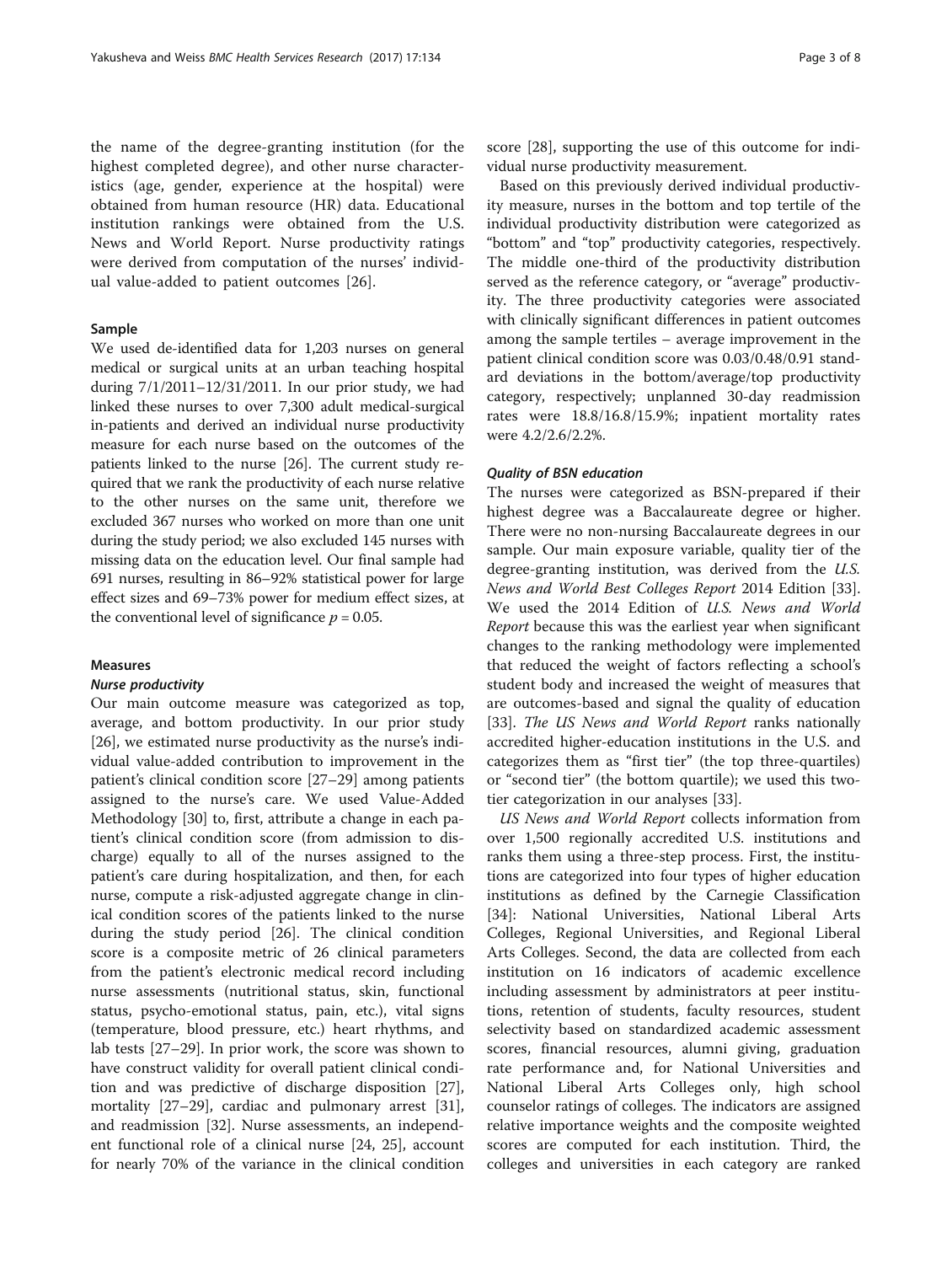<span id="page-3-0"></span>against their peers based on the composite score. The US News and World Report lists rankings for the top 75% of nationally or regionally accredited institutions within each Carnegie Classification category and classifies them as "first-tier"; the bottom 25% within each category are considered "second-tier" and their rankings are listed as "not published" [\[33](#page-6-0), [35](#page-6-0), [36](#page-6-0)]. A number of accredited institutions (less than 10%) are not ranked, either because they did not submit the required information or because they do not use standardized academic assessment scores as part of the admission process.

Fifty-three BSN-granting institutions in our sample had a published ranking as a first-tier educational institution, including 24 regionally-accredited and 29 nationally-accredited colleges and universities. Fifteen U.S. institutions in our sample were listed as secondtier. A small number nurses ( $n = 37$ , 5% of the sample) in our sample graduated from a non-ranked accredited or a non-accredited institution and were assigned to the second-tier category. Nurses who did not have a baccalaureate degree (i.e. were diploma or associate degree nurses) served as the reference category.

## Control variables

We included controls for age (continuous variable measured in years), experience (continuous variables measured as number of years of tenure at the hospital), gender (1 if female, 0 if male), and fixed effects for the nursing unit to adjust for unit-level differences.

## Analysis

We calculated descriptive statistics of the sample using counts and percentages for categorical variables (gender, BSN, BSN quality tier, nurse productivity category) and means and standard deviations for continuous variables (age, experience) (Table 1).

We examined the moderating effect of the quality of the educational institution on the relationship between having a BSN and the odds of being in the top and bottom productivity categories (relative to the reference category of average productivity) with a multinomial ordered logistic regression model of the nurse productivity category on the BSN quality tier, relative to not having a BSN degree. We adjusted the model for nurse characteristics (age, experience, gender) and controlled for unitlevel fixed effects. Multinomial logistic regression allows for simultaneous estimation of the odds of being in the top and in the bottom productivity category, allowing for the separate analyses of predictors of high and low productivity.

Hypothesis H1:

| <b>Table 1</b> Descriptive Statistics of the sample, $n = 691$ |  |  |
|----------------------------------------------------------------|--|--|

| Variable                 | N (%)/Mean (SD) |  |
|--------------------------|-----------------|--|
| Sex:                     |                 |  |
| Male                     | 73 (11)         |  |
| Female                   | 618 (89)        |  |
| Age, years               | 33.66 (10)      |  |
| Experience, years        | 4.36 (6.06)     |  |
| Education:               |                 |  |
| Diploma/Associate Degree | 226 (33)        |  |
| <b>BSN:</b>              | 465 (67)        |  |
| First-tier BSN           | 256 (37)        |  |
| Second-tier BSN          | 209 (30)        |  |
| Productivity Category:   |                 |  |
| Top                      | 232 (34)        |  |
| Average                  | 231 (33)        |  |
| Bottom                   | 228 (33)        |  |
|                          |                 |  |

Notes: For continuous variables (age and experience), we display the mean and the standard deviation

$$
\log \left( \frac{P(Top Productivity)}{P(Average Productivity)} \right) = a_0 + a_1"First tier BSN"+ a_2"Second tier BSN"+ a_3Age + a_4Experience+ a_5Gender + Unit FEs
$$

Hypothesis H2:

$$
\log \left( \frac{P(Bottom \text{ Productivity})}{P(Average \text{ Productivity})} \right) = b_0 + b_1 \text{ "First tier BSN"}
$$
  
+ b<sub>2</sub> "Second tier BSN"   
+ b<sub>3</sub>Age + b<sub>4</sub> Experience   
+ b<sub>5</sub>Generator + Unit FEs

The moderating effect of the BSN quality tier on the odds of top productivity (hypothesis 1) would be supported if the odds ratios (OR) corresponding to the coefficient of the first-tier BSN  $(a<sub>1</sub>)$  and to the coefficient of the second-tier BSN  $(a_2)$  were both greater than one and the OR corresponding to the first-tier BSN was greater than the OR for the second-tier BSN. We conducted a standard t-test for each individual OR and a Chi-square test for comparing ORs, using two-tailed critical values for  $p < .05$ . Hypothesis 2 was tested similarly. We reported the ORs (Table [2\)](#page-4-0) and displayed the predicted conditional probabilities of being in each of the three productivity categories (top, average, and bottom), and the corresponding 95% confidence intervals (95% CI) (Fig. [1](#page-4-0)). All analyses were conducted in Stata 14.0 [[37](#page-7-0)].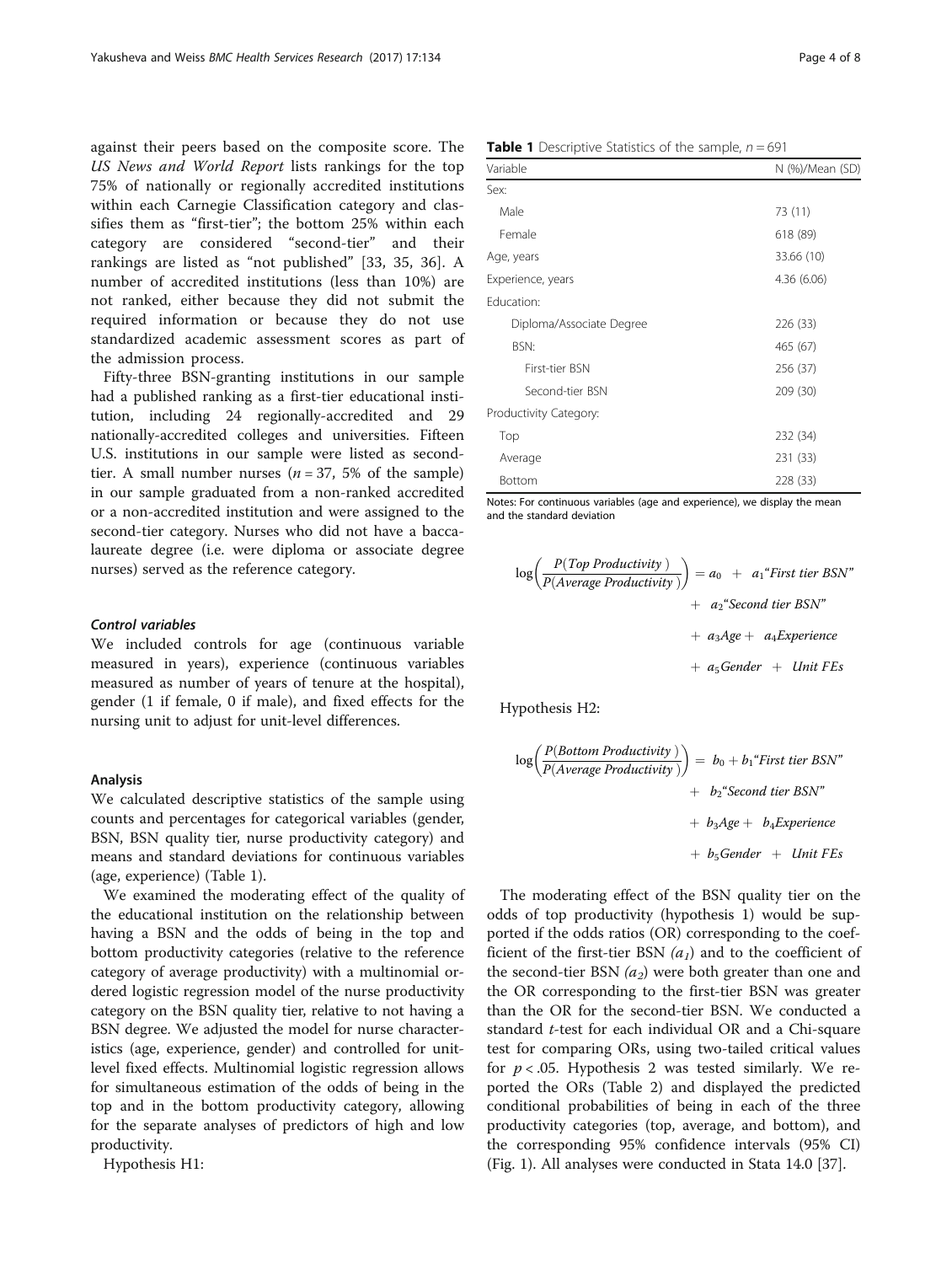<span id="page-4-0"></span>Table 2 Odds of being in the top and in the bottom nurse productivity categories relative to the average productivity category

| Characteristic  | Top productivity<br>category OR [95% CI] (P) | Bottom productivity<br>category OR [95% CI] (P) |  |
|-----------------|----------------------------------------------|-------------------------------------------------|--|
| Fducation:      |                                              |                                                 |  |
| No BSN          | <b>RFF</b>                                   | <b>RFF</b>                                      |  |
| First-tier BSN  | $3.18$ [1.59-6.33] $(<0.001)$ <sup>**</sup>  | $1.19$ $[0.66 - 2.14]$ $(0.57)$                 |  |
| Second-tier BSN | $1.73$ $[0.88 - 3.39]$ $(0.11)$              | $0.89$ $[0.49 - 1.63]$ $(0.71)$                 |  |
| Gender:         |                                              |                                                 |  |
| Female          | <b>RFF</b>                                   | RFF                                             |  |
| Male            | $1.00$ $[0.47 - 2.12]$ $(1.00)$              | $0.78$ $[0.37 - 1.67]$ $(0.52)$                 |  |
| Age             | 1.03 [1.00-1.07] (0.08)                      | 1.00 [0.98-1.04] (0.75)                         |  |
| Experience      | $0.99$ $[0.94 - 1.04]$ $(0.68)$              | $0.97$ $[0.92 - 1.02]$ $(0.24)$                 |  |

Notes: Estimates using an ordered logistic regression model

adjusted for unit fixed effects. \*\* < 0.01

## Results

Most of the nurses were female (89%), with the average age of 33.6 years and average experience at the study hospital of 4.4 years (Table [1\)](#page-3-0). Two-thirds of the nurses  $(n = 465)$  had a BSN degree or higher, among whom more than half  $(n = 256)$  received the degree from a first-tier institution and the rest  $(n = 209)$  graduated from a second-tier institution; one third of the sample  $(n = 226)$  did not hold a BSN degree. A total of 232 nurses in the study sample were in the top productivity category, 231 were in the average productivity category, and 228 were in the bottom productivity category.

The analysis of the moderating effect of educational quality partially supported our hypothesis 1 that having a BSN would increase the odds of being in the top productivity category, with a greater effect for graduates from toptier educational institutions (Table 2). Relative to nurses who did not have a BSN, BSN-prepared nurses who graduated from a second-tier institution were not more likely to be in the top productivity category (OR = 1.73;  $p = 0.11$ ; 95% CI: 0.88–3.39), while BSN graduates from a first-tier institution had more than three-times the odds of being in the top productivity category than non-BSN graduates (OR = 3.18; p < 0.001; 95% CI: 1.59–6.33). The difference between the odds ratios of the first-tier from second-tier BSN graduates was significant ( $x^2 = 3.80$ ,  $p = 0.05$ ). The analysis did not support hypothesis 2 that having a BSN would decrease the odds of being the bottom productivity category. The odds ratios of being in the bottom productivity category were non-significant for both second-tier BSNs (OR = 0.89;  $p = 0.71$ ; 95% CI: 0.49–1.63) and for first-tier BSNs (OR = 1.19;  $p = 0.57$ ; 95% CI: 0.66–2.14) (Table 2); the difference between the ORs was nonsignificant ( $x^2 = 0.92$ ;  $p = 0.34$ ).

We displayed the predicted absolute probabilities and 95% CIs of being in the bottom, average, and top productivity categories by the nurse's education level and quality tier in Fig. 1. In the absence of an association of BSN education with productivity, one would expect one-third of the nurses to be in the bottom, average, and top productivity categories, reflecting the original construction of the productivity categories. However, the

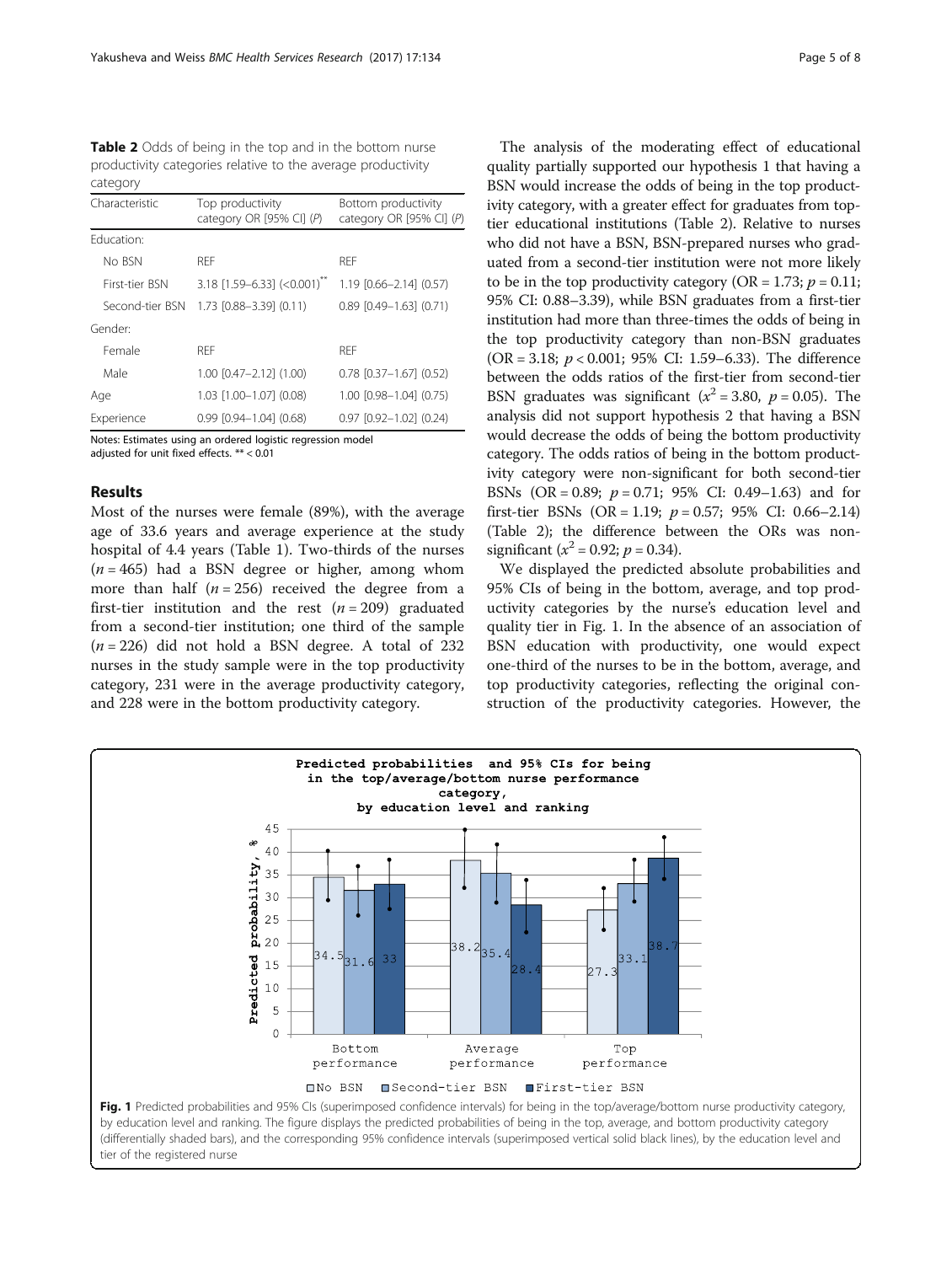probability of being a top performer was the highest among first-tier BSNs (38.7%; 95% CI: 34.5%–43.1%), with a 5.6 ( $p = 0.08$ ) percentage point lower probability among second-tier BSN, (33.1%; 95% CI: 28.6%–37.5%), and a 11.4  $(p < 0.01)$  percentage point lower probability among non-BSN nurses (27.3%; 95% CI: 22.8%–31.8%). The probability of being an average performer showed the opposite pattern with top-tier BSNs having the lowest probability (28.4%; 95% CI: 23.4%–33.2%), second-tier BSNs at 35.4% (95% CI: 29.6%–41.1%), and non-BSNs at 38.2% (95% CI: 32.3%–44.1%). The probability of being in the low productivity category had no association with educational level or quality tier, with relatively equal probabilities for non-BSNs (34.5%; 95% CI: 29.5%–39.5%), second-tier BSNs (31.6%; 95% CI: 26.7%–36.5%), and first-tier BSNs (33.0%; 95% CI: 28.4%–37.5%).

## **Discussion**

Our study was the first to examine the role of the quality of nursing education by linking the ranking of a nurse's degree-granting institution to the nurse's productivity. Our results demonstrated a quantifiable advantage of first-tier institutions over second-tier institutions in graduating top-productivity nurses. Top-productivity nurses were those with a greater overall improvement in their patients' clinical condition, a metric associated in prior studies with lower rates of in-hospital mortality and 30-day readmission [[27, 29, 32\]](#page-6-0). Linking the ranking of the BSN-granting institution to higher patient outcome-based nurse productivity speaks to the societal value of baccalaureate nurse education from a highquality educational institution.

Our findings extend the existing evidence of significant gains in terms of patient outcomes from increasing the proportion of BSN-prepared hospital nurses [[26](#page-6-0), [38](#page-7-0)–[42](#page-7-0)]. However, we also present a cautionary note that all BSN programs may not produce similar results in terms of productivity of the graduating workforce. The advantage of high-ranking institutions is likely driven by an interaction between the quality of education and the personal human capital attributes of nurses accepted to top-tier BSN programs. While further research will be useful in clarifying this complex interaction, it is imperative that access to quality education be advocated and the quality of nursing education is not sacrificed as the volume and breadth of the nursing education landscape grows to meet the increased demand for highly-educated nurses.

Being in the bottom productivity category was not associated with quality of the educational institution attended by the nurse. Baccalaureate education did not safeguard against below-average nurse productivity, with BSN nurses equally likely to be in the low productivity category relative to non-BSN level nurses (Associate Degree and Diploma) in our sample. Below-average productivity is likely attributable to other factors including poor orientation and preceptoring, job satisfaction, or personal stressors [[43](#page-7-0)–[46\]](#page-7-0). Further studies are required to explore the mechanisms underlying the gap in patient outcomes between top, average, and low-productivity nurses.

Our study had several limitations. First, the study was powered for large effect sizes; the finding related to the impact of second-tier BSN compared to non-BSN on productivity might be significant in a larger sample. Non-significant independent associations of age and experience with productivity may also be the results of suppression effects between these two positively correlated variables in this sample. Second, total years of experience was not recorded in the data; using years of hospital tenure as a proxy may have further contributed to non-significant findings for experience. Third, quality of education was based on the ranking of the educational institution and not the program itself; several educational institutions in our sample were not ranked and assigned to second tier; the rankings were obtained from US News and World Report for 2014 and might have been different at the time the nurse's degree was conferred; the measure is subject to limitations of the US News and World Report's rankings [\[33](#page-6-0)]. Fourth, nurse productivity might depend on unmeasured nurse-level factors (expertise, stress, etc.); we report associations that should not be interpreted as causal relationships. Fifth, the analysis was conducted at a single large Magnet®-designated teaching facility with a high proportion of BSN-prepared nurses. The analytic approach to calculating nurse productivity was developed in our prior study and has not been validated in different nurse and patient samples. Sixth, we did not examine interaction among nurses with different quality educational backgrounds; examining whether nurses with degrees from high-ranking institutions improve outcomes of other nurses was outside of the scope of this study. Further studies are required to address these limitations.

## Conclusions

In conclusion, we argue that Baccalaureate education in nursing contributes a greater boost to nurse productivity and patient outcomes when the degree is obtained from a higher-ranking educational institution. Transitioning toward the 80% BSN workforce target should focus on state and federal tuition assistance programs to improve access to high-quality regional and national educational institutions, to avoid potential dilution of quality and value of baccalaureate education through proliferation of lower quality programs. Below-average productivity was not associated with education level or quality ranking, suggesting that further research is needed to explore the antecedents of low productivity and approaches to mitigating them, in order to assure quality patient outcomes.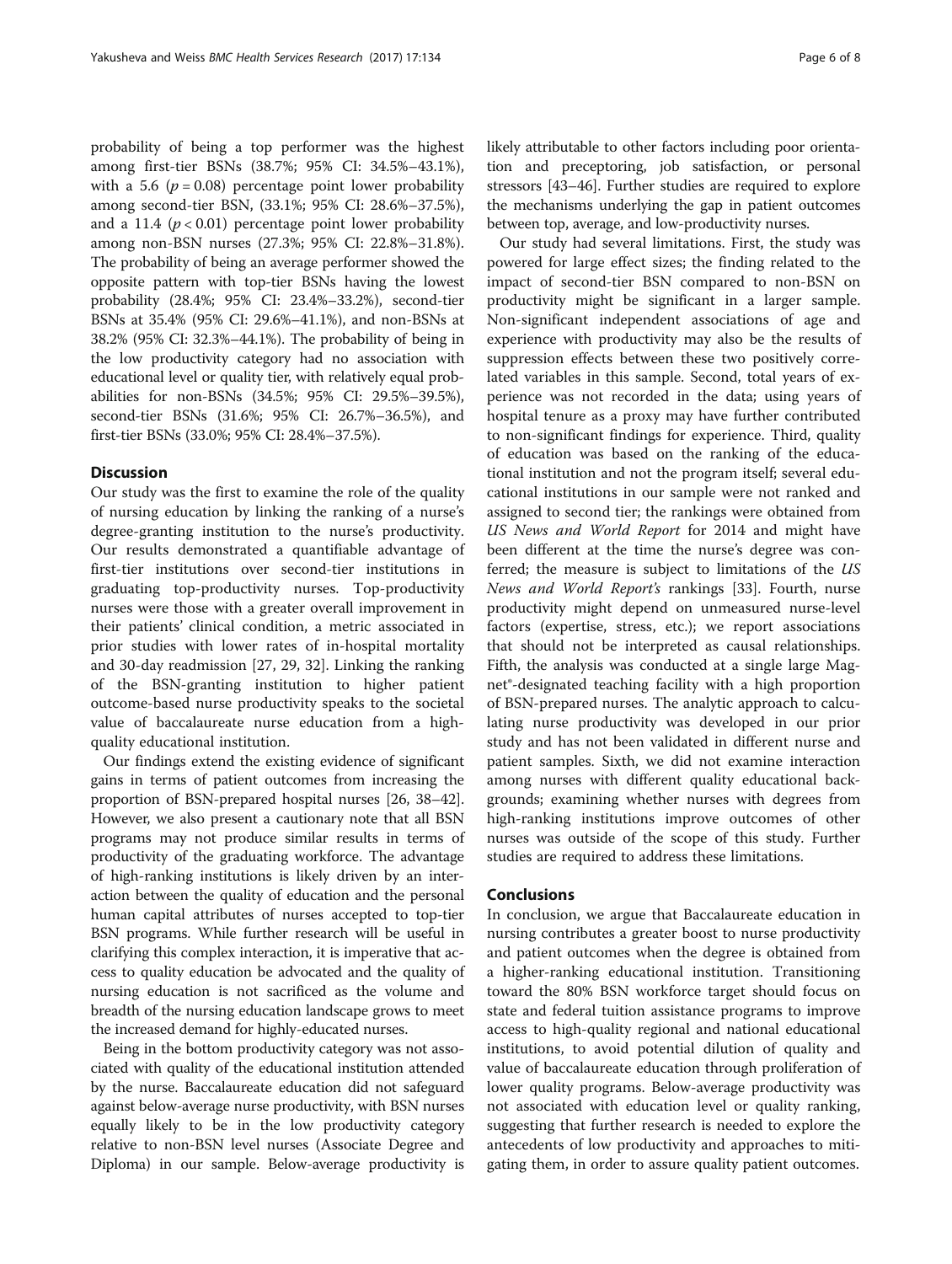## <span id="page-6-0"></span>Abbreviations

BSN: Baccalaureate of Science in Nursing; CI: Confidence interval; OR: Odds ratio; RN: Registered nurse

#### Acknowledgements

None.

#### Funding

None.

#### Availability of data and materials

All databases can be requested from the corresponding author (OY) by email yakush@med.umich.edu.

#### Authors' contributions

OY conceived the study, obtained data, conducted analyses, wrote manuscript; MW contributed conceptual nursing theory perspective, participated in interpretation of results and in writing the manuscript. Both authors read and approved the final manuscript.

## Competing interests

The authors declare that they have no competing interests.

## Consent for publication

Ethics board approval was not required because the study was a retrospective secondary analysis of data, which was de-identified before being handled by the researchers.

## Ethics approval and consent to participate

Not applicable.

#### Author details

<sup>1</sup>Department of Systems, Populations, and Leadership, School of Nursing, 400 North Ingalls Street, Suite 4243, Ann Arbor, MI 48103, USA. <sup>2</sup>Department of Health Policy and Management, School of Public Health, 400 North Ingalls Street, Suite 4243, Ann Arbor, MI 48103, USA. <sup>3</sup>Institute for Health Policy Innovation, University of Michigan, 400 North Ingalls Street, Suite 4243, Ann Arbor, MI 48103, USA. <sup>4</sup>Marquette University College of Nursing, 530N 16th St, Milwaukee, WI 53233, USA.

## Received: 24 May 2016 Accepted: 7 February 2017 Published online: 13 February 2017

#### References

- 1. Committee on the Robert Wood Johnson Foudnation Intitiative on the Future of Nursing, at the Institute of Medicine. The Future of Nursing: Leading Change, Advancing Health. Washington: The National Academies Press; 2010.
- 2. Frequently Asked Questions from the 2014 ANCC National Magnet Conference. 2014. [cited 28 April 2016]; Available from: http://www. nursecredentialing.org/Documents/Magnet/MagCon-2014-FAQs.pdf.
- 3. Employment of New Nurse Graduates and Employer Preferences for Baccalaureate-Prepared Nurses. 2016. [cited 21 Mar 2016]; Available from: [http://www.aacn.nche.edu/leading\\_initiatives\\_news/news/2014/](http://www.aacn.nche.edu/leading_initiatives_news/news/2014/employment14) [employment14](http://www.aacn.nche.edu/leading_initiatives_news/news/2014/employment14).
- 4. Hamilton BE, et al. Births: Preliminary data for 2014. Natl Vital Stat Rep. 2015;64(6):1–19.
- 5. Degree Completion Programs for Registered Nurses: RN to Master's Degree and RN to Baccalaureate Programs. 2015 [cited 21 Mar 2016]; Available from: [http://www.aacn.nche.edu/media-relations/fact-sheets/degree](http://www.aacn.nche.edu/media-relations/fact-sheets/degree-completion-programs)[completion-programs.](http://www.aacn.nche.edu/media-relations/fact-sheets/degree-completion-programs)
- Accelerated Nursing Programs. 2014 [cited 21 Mar 2016]; Available from: <http://www.aacn.nche.edu/students/accelerated-nursing-programs>.
- 7. Community Colleges Operating Baccalaureate Nursing Programs. 2015 [cited 21 Mar 2016]; Available from: [http://www.aacn.nche.edu/government](http://www.aacn.nche.edu/government-affairs/Community-College-BSN.pdf)[affairs/Community-College-BSN.pdf.](http://www.aacn.nche.edu/government-affairs/Community-College-BSN.pdf)
- American Association of Colleges of Nursing Membership Satisfaction Survey 2015. 2015; Available from: [http://www.aacn.nche.edu/downloads/](http://www.aacn.nche.edu/downloads/aacn-future-task-force/Membership-Survey.pdf) [aacn-future-task-force/Membership-Survey.pdf.](http://www.aacn.nche.edu/downloads/aacn-future-task-force/Membership-Survey.pdf) Accessed 11 Feb 2017.
- Russell A. Update on the Community College Baccalaureate: Evolving Trends and Issues. In: A Higher Education Policy Brief. American Association

of State Colleges and Universities; 2010. [http://www.aascu.org/policy/](http://www.aascu.org/policy/publications/policymatters/2010/communitycollegebaccalaureate.pdf) [publications/policymatters/2010/communitycollegebaccalaureate.pdf.](http://www.aascu.org/policy/publications/policymatters/2010/communitycollegebaccalaureate.pdf)

- 10. Addressing new challenges facing nurse education: solutions for a transforming healthcare environment. 2010. Eighth Annual Report:[Available from: [http://www.hrsa.gov/advisorycommittees/bhpradvisory/nacnep/](http://www.hrsa.gov/advisorycommittees/bhpradvisory/nacnep/reports/eighthreport.pdf) [reports/eighthreport.pdf.](http://www.hrsa.gov/advisorycommittees/bhpradvisory/nacnep/reports/eighthreport.pdf) Accessed 11 Feb 2017.
- 11. Scheerens J, Luyten H, Ravens J. Perspectives on Educational Quality. In: Scheerens J, Luyten H, van Ravens J, editors. Perspectives on Educational Quality: Illustrative Outcomes on Primary and Secondary Schooling in the Netherlands. Dordrecht: Springer Netherlands; 2011. p. 3–33.
- 12. Ramsden P. A performance indicator of teaching quality in higher education: The Course Experience Questionnaire. Stud High Educ. 1991;16(2):129–50.
- 13. Card D, Krueger AB, Does School Quality Matter? Returns to Education and the Characteristics of Public Schools in the United States. J Polit Econ. 1992;100(1):1–40.
- 14. Jackson CK, Johnson RC, Persico C. The Effects of School Spending on Educational and Economic Outcomes: Evidence from School Finance Reforms. Q J Econ. 2016;131(1):157–218.
- 15. Elliott C, Soo KT. The impact of MBA programme attributes on post-MBA salaries. Educ Econ. 2016;24(4):1–17.
- 16. Grawe ND. Primary and Secondary School Quality and Intergenerational Earnings Mobility. J Hum Cap. 2010;4(4):331–64.
- 17. Becker GS. Human capital: A theoretical and empirical analysis, with special reference to education. Chicago: University of Chicago Press; 2009.
- 18. Covell CL. The middle-range theory of nursing intellectual capital. J Adv Nurs. 2008;63(1):94–103.
- 19. Bontis N, Fitz-enz J. Intellectual capital ROI: a causal map of human capital antecedents and consequents. J Intellect Cap. 2002;3(3):223–47.
- 20. McGillis HL. Nursing intellectual capital: A theoretical approach for analyzing nursing productivity. Nurs Econ. 2003;2:14–9.
- 21. Campbell JP, Campbell RJ. Productivity in Organizations: New perspectives from industrial and organizational psychology. San Francisco: Jossy-Bass; 1988.
- 22. Campbell JP, et al. A theory of performance. In: Schmitt N, Borman WC, editors. Personnel Selection in Organizations. San Francisco: CA Jossey-Bass; 1993.
- 23. Morrison PCJ. Cost Structure and the Measurement of Economic Performance. Norwell: Kluer Academic Publishers; 1999.
- 24. Irvine D, Sidani S, Hall LM. Finding value in nursing care: a framework for quality improvement and clinical evaluation. Nurs Econ. 1998;16(3):110–6. 131.
- 25. Irvine D, Sidani S, Hall LM. Linking outcomes to nurses' roles in health care. Nurs Econ. 1998;16(2):58–64. 87.
- 26. Yakusheva O, Lindrooth R, Weiss M. Nurse Value-Added and Patient Outcomes in Acute Care. Health Serv Res. 2014;49(6):1767–86.
- 27. Rothman MJ, Rothman SI, Beals Iv J. Development and validation of a continuous measure of patient condition using the Electronic Medical Record. J Biomed Inform. 2013;46(5):837–48.
- 28. Rothman MJ, et al. Clinical implications and validity of nursing assessments: a longitudinal measure of patient condition from analysis of the Electronic Medical Record. BMJ Open. 2012;2(4).
- 29. Rothman SI, Rothman MJ, Solinger AB. Placing clinical variables on a common linear scale of empirically based risk as a step towards construction of a general patient acuity score from the electronic health record: a modelling study. BMJ Open. 2013;3(5).
- 30. McCaffrey DF, et al. Evaluating Value-Added Models for Teacher Accountability. Santa Monica: RAND Corporation; 2003.
- 31. Finlay GD, Rothman MJ, Smith RA. Measuring the modified early warning score and the Rothman index: advantages of utilizing the electronic medical record in an early warning system. J Hosp Med. 2014;9(2):116–9.
- 32. Bradley EH, et al. Identifying patients at increased risk for unplanned readmission. Med Care. 2013;51(9):761–6.
- 33. Best Colleges 2014 Guidebook. Washington: News & World Report L.P; 2014.
- 34. Carnegie Classification of Institutions of Higher Education. 2015. Available from: [http://carnegieclassifications.iu.edu/methodology/basic.php.](http://carnegieclassifications.iu.edu/methodology/basic.php) Accessed 11 Feb 2017.
- 35. Frequently Asked Questions: 2016 Best Colleges Rankings. 2015 [cited 21 Mar 2016]. Available from: [http://www.usnews.com/education/best](http://www.usnews.com/education/best-colleges/articles/rankings-faq)[colleges/articles/rankings-faq.](http://www.usnews.com/education/best-colleges/articles/rankings-faq)
- 36. Best Colleges 2016: About the Rankings/Methodology. 2015. [cited 22 Mar 2016]; Available from: [http://www.usnews.com/education/best-colleges/](http://www.usnews.com/education/best-colleges/articles/2014/09/08/best-colleges-2015-about-the-rankings-methodology) [articles/2014/09/08/best-colleges-2015-about-the-rankings-methodology](http://www.usnews.com/education/best-colleges/articles/2014/09/08/best-colleges-2015-about-the-rankings-methodology).